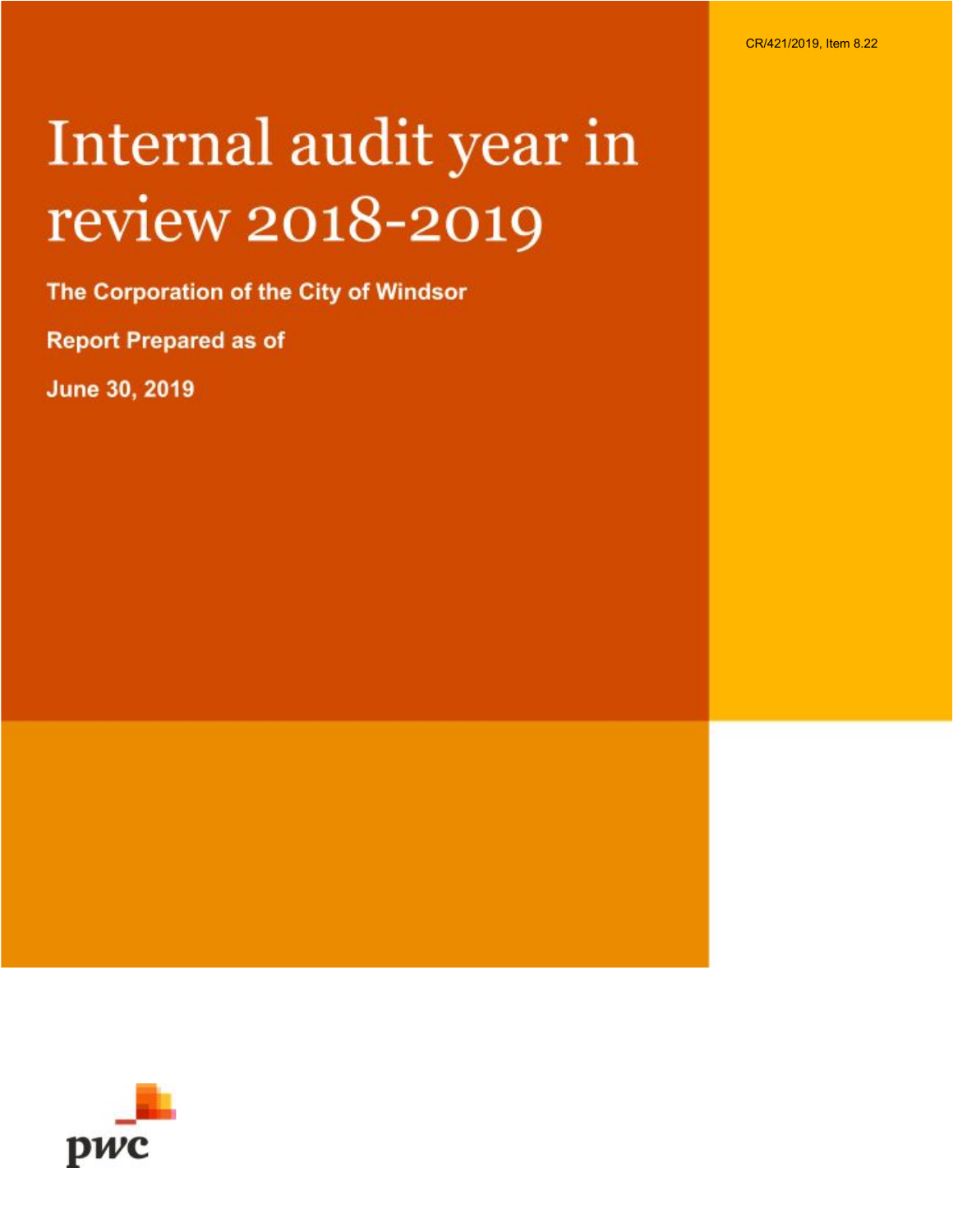### **Contents**

| 1. Introduction                                                              | $\mathbf{2}$ |
|------------------------------------------------------------------------------|--------------|
| 2. Overview of the City's Internal Audit function                            | 3            |
| 3. Audit strategy, oversight and management support activities               | 6            |
| 4. Summary of findings follow-up activity for the year                       | 8            |
| 5. Additional PwC services available to management to address audit findings | 10           |
| 6. Fraud reporting                                                           | 11           |
| 7. Summary of hotline activity for the year                                  | 12           |
| 8. Summary of how IA met or exceeded Key Performance Indicators              | 13           |
| Appendix A: Summary of results                                               | 15           |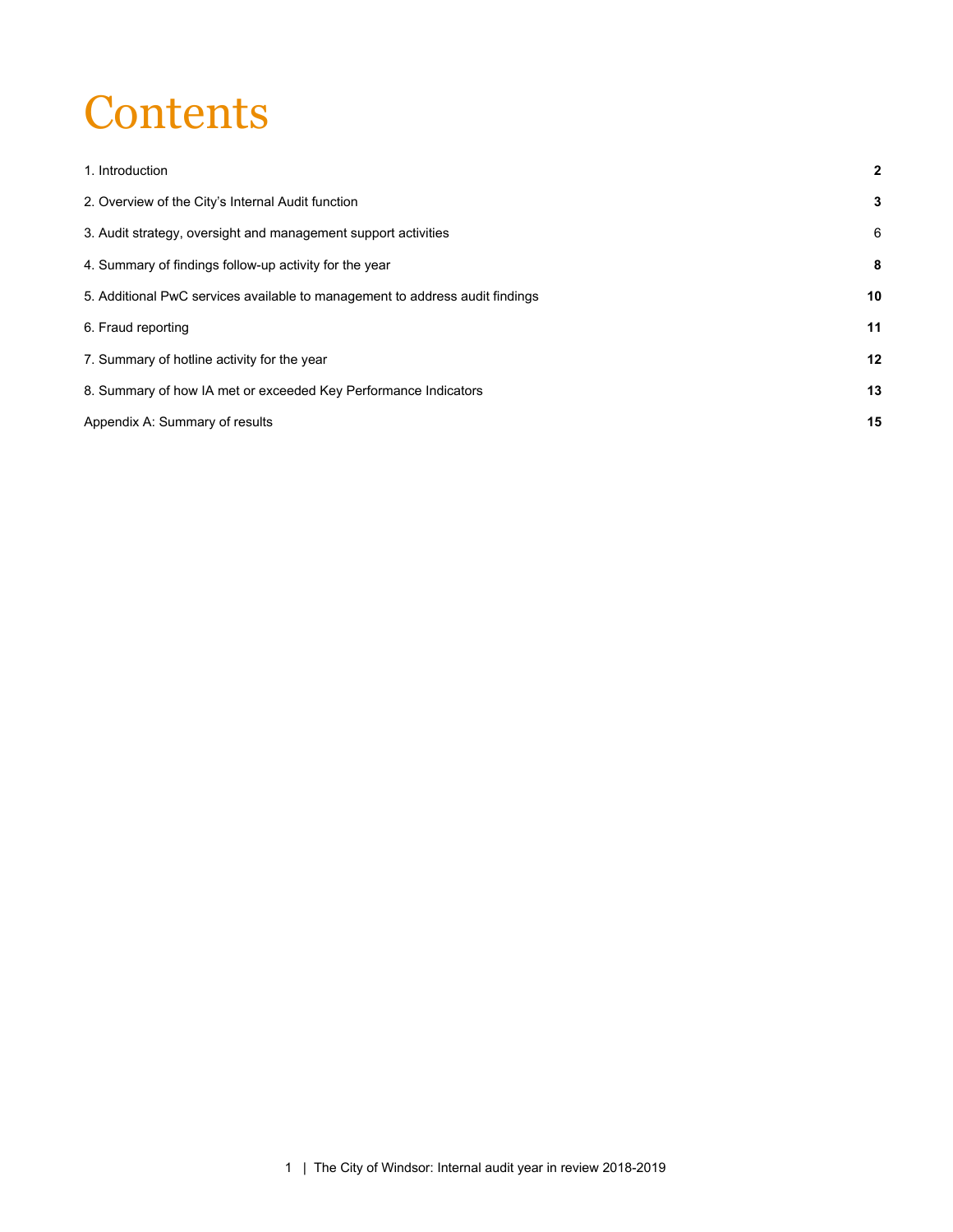# <span id="page-2-0"></span>1. Introduction

.

Internal auditing is an independent, objective assurance, and consulting activity designed to add value and improve an organization's operations. It helps an organization accomplish its objectives by bringing a systematic, disciplined approach to evaluate and improve the effectiveness of risk management, control, and governance processes (Source: The Institute of Internal Auditors).

The purpose of this annual report is to summarize and highlight the achievements and how PricewaterhouseCoopers LLP (PwC), who are the City's outsourced Internal Audit (IA) provider, delivered on its mandate since the update provided in our last report of the year 2017-18, submitted to the Executive Committee of Council (ECC) on July 13, 2018.

We have completed 99% of our 2018-19 Internal Audit Plan with one remaining project: Life Cycle Costing and Asset Planning Methodology. The project Life Cycle Costing and Asset Planning Methodology is in the reporting phase and is submitted to management for drafting of management action plans.We anticipate the final completion of 2018-19 IA plan by September 2019.

Currently we have completed 15% of the 2019-20 Internal Audit Plan.

In the period, IA started working on projects for 2019-20, we completed the projects associated with our 2018/19 year internal audit plan with the exception of final project Life Cycle Costing and Asset Planning Methodology for which fieldwork, closing meeting has been completed and the report has been issued for management comments. Further,

IA projects this year ranged in scope and included testing over: assessment of internal controls, testing the efficiency and effectiveness of processes and procedures, and a process maturity or benchmarking audits. During the period, IA conducted findings follow-up for management actions to address internal audit findings/recommendation and administered the Concerned Citizen & Employee Hotline.

IA work was conducted using PwC's Global Internal Audit Manual, which is aligned with the International Standards for the Practice of Internal Auditing as outlined in our contract.

PwC is currently in the last year of its contract with the City, and over the period of time PwC has delivered value from the IA services in several areas, including:

- cost-effective means to attain internal audit services;
- expansive resources available as an international firm, in terms of number of employees available to carry out a larger number of audits in the year, as well as subject matter specialists who are experienced in the subject matter under review. As noted above, these have been resourced to provide significant assistance with our projects; and
- an independent and impartial review of all areas under review in the year. PwC is bound by our professional standards as well as requirement to comply with our respective governing professional bodies.

Further areas of value include:

PwC has maintained continuity in its key IA team members and have allocated a dedicated Senior Associate Team Lead to work with the City. This has helped strengthen and leverage our understanding of the City from over the years increasing IA efficiency and management support.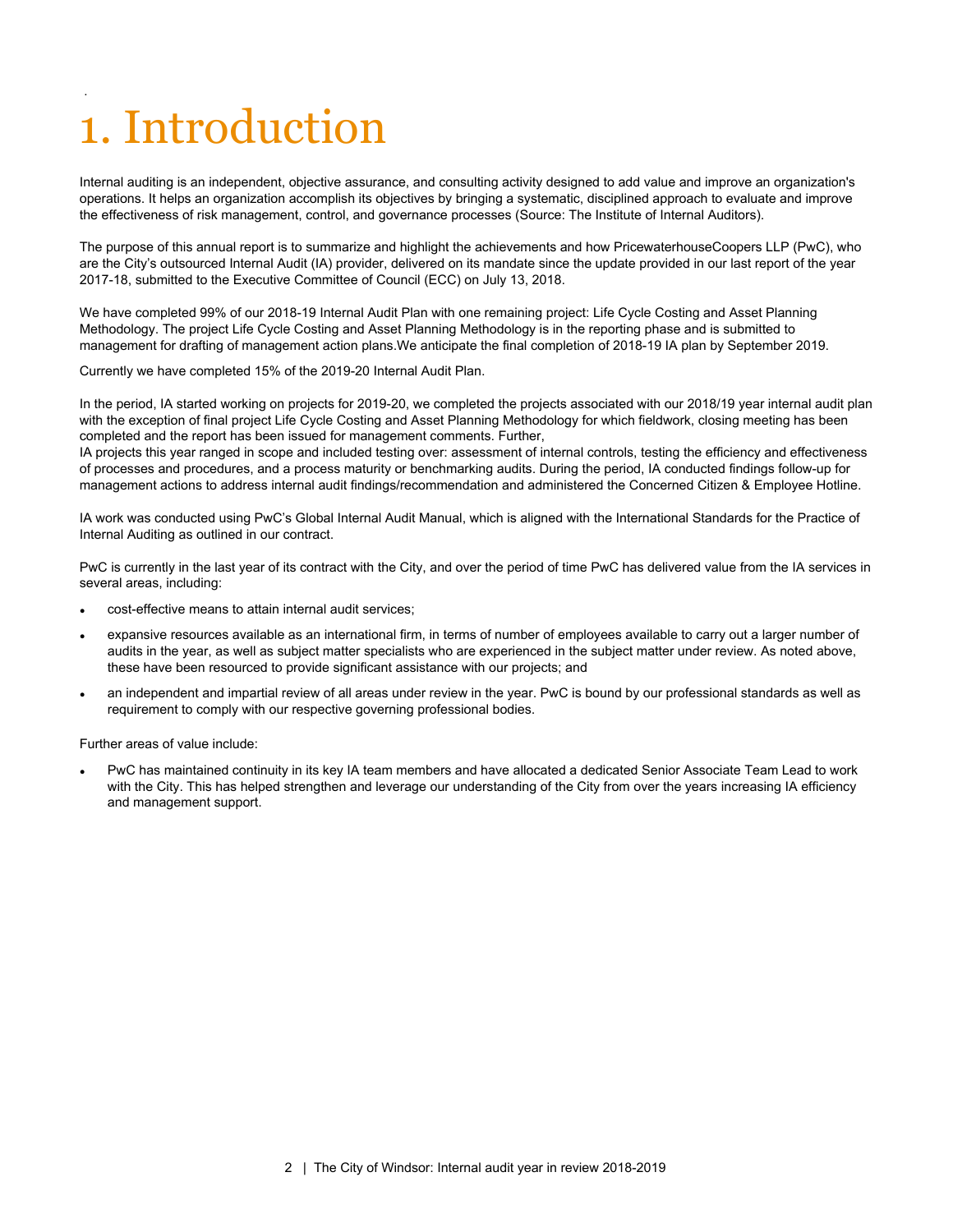## <span id="page-3-0"></span>2. Overview of the City's Internal Audit function

### **Summary of Internal Audit Mandate**

Below you will find a summary of IA''s mandate (bold) as per our approved Internal Audit Charter, dated June 26, 2013 and how it was executed.

IA has the responsibility to complete the following activities:

#### **● Advise senior management on key risks and appropriate risk responses**

Following up on initial interviews with executive management team members (as well as management team members from three Agencies, Boards and Commissions) in the year 2016-17, discussions were held with each member of the Corporate Leadership Team to gain an understanding of what new risks were developing in the City, as well as management's perspective on any changes to the risk ratings from the prior year's assessment. Following these discussions and based on our research and judgement, IA updated the risk profile and the rolling three-year Internal Audit Plan.

On March 05, 2019, IA met the Corporate Leadership Team (CLT) members, where usage of risk radar and its coverage of risks were discussed. Feedback from management was received regarding the risk coverage and based on the severity of risks, the risks were adjusted within the radar accordingly.

In addition, we consulted with management as required for informal risk management and initiative advice.

Develop an Internal Audit Plan and submit that plan to management and the Corporate Services Standing Committee **(CSSC) for review and approval**

Following the above noted activities, the City's IA Plan was updated and reviewed with management. After considering their input, an updated plan(s) were presented to CSSC for approval and/or recommended modifications to the plan.

- Propose and communicate changes to the plan, based on changes in the City's risk profile, to the City Council Based on a complaint lodged on November 15, 2018 via the Concerned Citizen/Employee Hotline which required investigation, Intenternal Audit proposed a modification to the 2018-19 approved internal audit plan which was accepted. As part of this, one of the planned internal audit's for 2018-19 (HR Recruiting Process and Retention Strategy) was deferred to 2019-20. The efforts from the deferred project were redirected to the allegation investigation work.
- **Maintain a capacity to respond to unplanned events that require evaluation** IA reserves 65 hours annually of effort and since our last year in review report, a total of **58.6** hours were used as follows::
	- Closing a finding, as part of the management action plan validation exercise, pertaining to Memorandum EFT Review in 2013; and
	- One hotline complaint analysis which had continued from 2017-18 regarding an allegation of conflict of interest in tendering process and awarding of contracts.
- Maintain adequate access to internal audit staff with sufficient knowledge, skills and experience to meet the requirements **of this Charter**

The core IA team in place consists of staff who possess appropriate designations (see Section 3 page 6 below for details). Further, PwC firm requirements and individual professional designations require minimum standards for professional development which the team annually exceeds. All team members are experienced in both external and internal audit for municipal and other levels of governments. The team's Partner/Acting Chief Auditor and Directors were all involved in the prior year's Internal Audit Plan. In addition, we ensure the right skills for the right work we have called upon PwC subject matter specialist support as outlined in section 3.0.

Provide input and advice to management to assist in the development of appropriate risk responses by management As new needs or circumstances arose, we made ourselves available to management to assist in identifying key risks and how to mitigate them through the use of sophisticated audit techniques, as well as interviews of key members of management and all others affected by the change. Examples include, our responses to management, making ourselves available to management to assist in identifying key risks and how to mitigate them, suspected fraud incidents, suspected waste, and hotline investigations.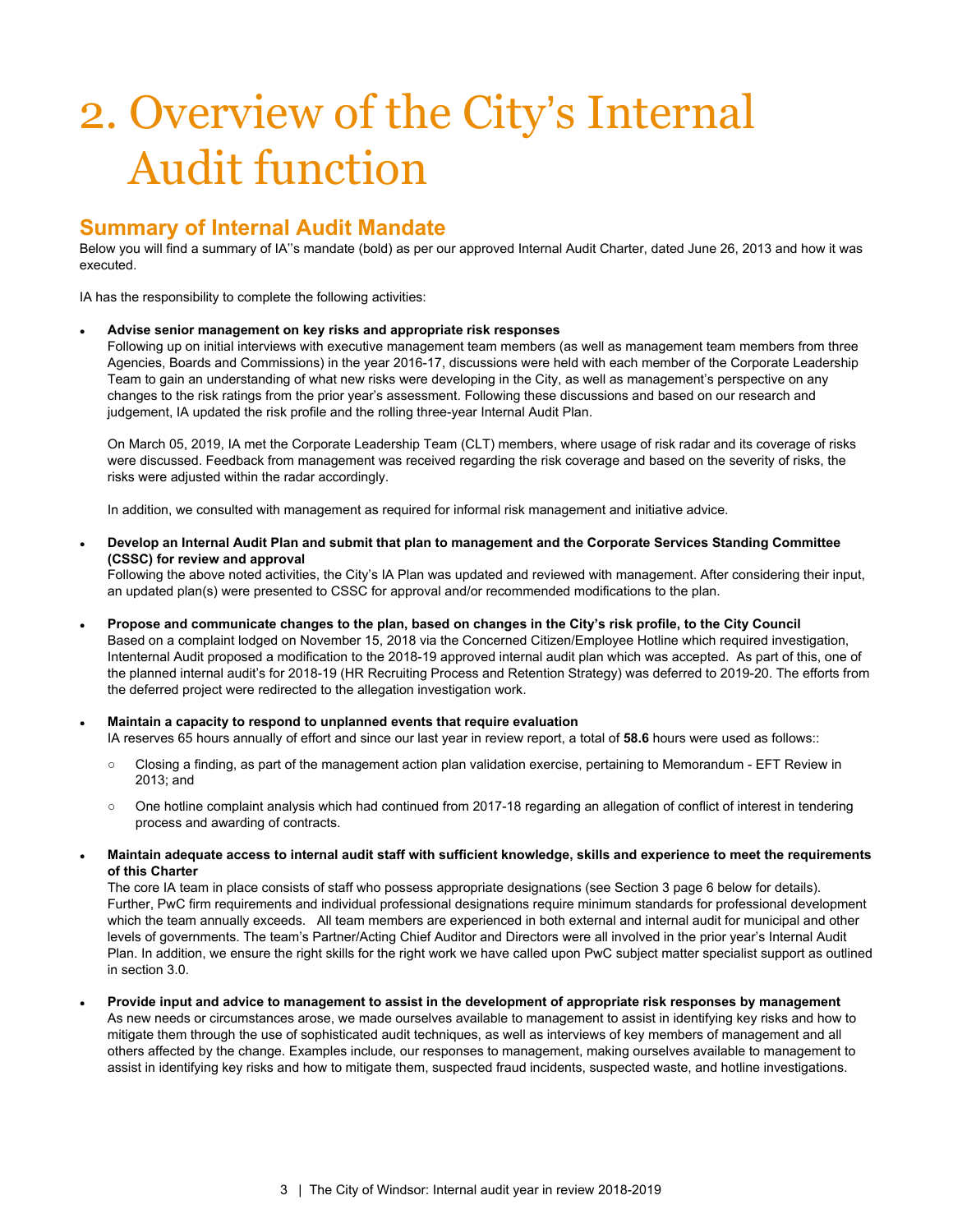#### **● Communicate the results of its activities to the City Council and management**

We presented a dashboard with the progress of our reviews in progress, how we are measuring against key performance indicators, as well as our progress in testing whether prior period findings were addressed. Furthermore, we presented internal audit reports following the completion of each project to City Council/Executive Committee of Council/Corporate Services Standing Committee for approval. We delivered these status reports on the following days:

| <b>Quarter ended</b> | Date of presentation to Council/ECC/CSSC |
|----------------------|------------------------------------------|
| September 30, 2018   | October 29, 2018                         |
| December 31, 2018    | February 4, 2019                         |
| March 31, 2019       | May 4, 2019                              |
| June 30, 2019        | July 29, 2019                            |

The following reports were issued since our last year in review update:

- Property Tax Billing and Payment Processing;
- Managing Transition of Projects Into Operations;
- Social Media Strategy Assessment;
- Facilities Operations;
- Pursuit of Grant Funding;
- Legislative Emergency Management/Planning;
- Windsor Essex Community Housing Corporation Asset Management Housing Portfolio; and
- CoW Hotline Complaint Analysis Memo Conflict of Interest NTS-002-NOV-2019.

#### Assist in the investigation of significant suspected fraudulent activities within the organization and notify both **management and the Corporate Services Standing Committee of the results**

During the previous six years, there were eight reported instances of fraud and conflict of interest (two in 2014-15; four in 2015-16; one in 2016-17; one in 2017-18 and one in 2018-19), which resulted in the utilization of internal audit staff in fact-gathering activities. The investigations which were not carried out by IA are referred by the City to qualified PwC forensic audit subject matter specialists.

#### Communicate fully with the City's independent external auditor to ensure risk is fully understood and audit activities are **properly coordinated**

Since our last year in review report, we have held a meeting with the City's external auditor on January 31, 2019, to discuss whether risks are fully understood and audit activities are properly coordinated. All internal audit reports were made available to the external auditor.

Operate and execute work in accordance with the Institute of Internal Auditors International Professional Practices **Framework**

Projects were completed in accordance with the professional standard pursuant to our contract, and management advisory work was performed directly without the execution of full International Professional Practices Framework. This was overseen by members of the engagement team who are designated Certified Internal Auditors.

As of the date of this report, we would like to bring your attention to the following areas that are under consideration/exploration or proposal for possible PwC support:

- Organizational Review of Fleet Services - currently in the contracting phase, PwC was asked to facilitate a review of the organizational design/structure of the City of Windsor's fleet department.

We have reviewed the scope of work, our mandate and our planned projects; based on this we do not believe the above mentioned opportunity would not impair PwC's independence or objectivity as the City's internal auditors.

We confirm that we are compliant with the independence and objectivity requirements under The Institute of Internal Auditors ("IIA") International Standards for the Professional Practice of Internal Auditing and the Code of Ethics as published by the IIA.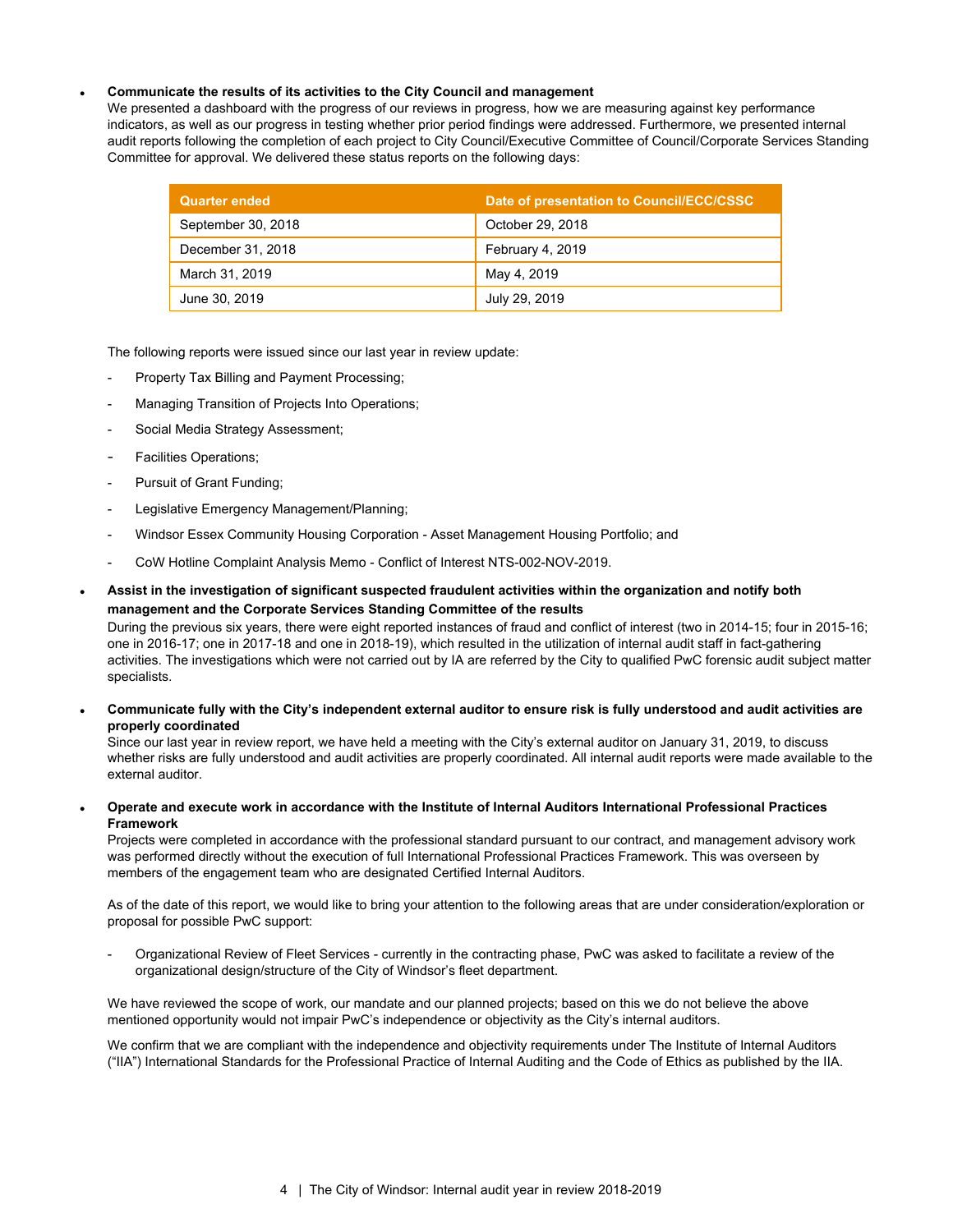Pursuant to the Council Resolution CR110/2013 approval of the Internal Audit Charter from June 2013, the purpose of the City's internal audit function is to provide objective appraisal services to all levels of management of the organization and to City Council. The internal audit function assists management in discharging their responsibilities for effective and efficient operating procedures and controls by examining, evaluating, and reporting on:

- the risk profile of the organization;
- the adequacy of risk responses;
- the governance structure and activities of the City;
- the state of fraud risk and the City's anti-fraud activities; and
- the impact on significant risks as a result of attention or lack of attention by operating management.

Council has granted authority to the internal audit function for full, free, and unrestricted access to any and all of the organization's records, physical properties, and personnel relevant to any function under review. While we can only attain partial coverage of risks in allocated budget for internal audits, our observations still provide valuable recommendations to aid management in reducing the associated risk. For more information and summary of results from internal audits to date, please refer to Appendix A.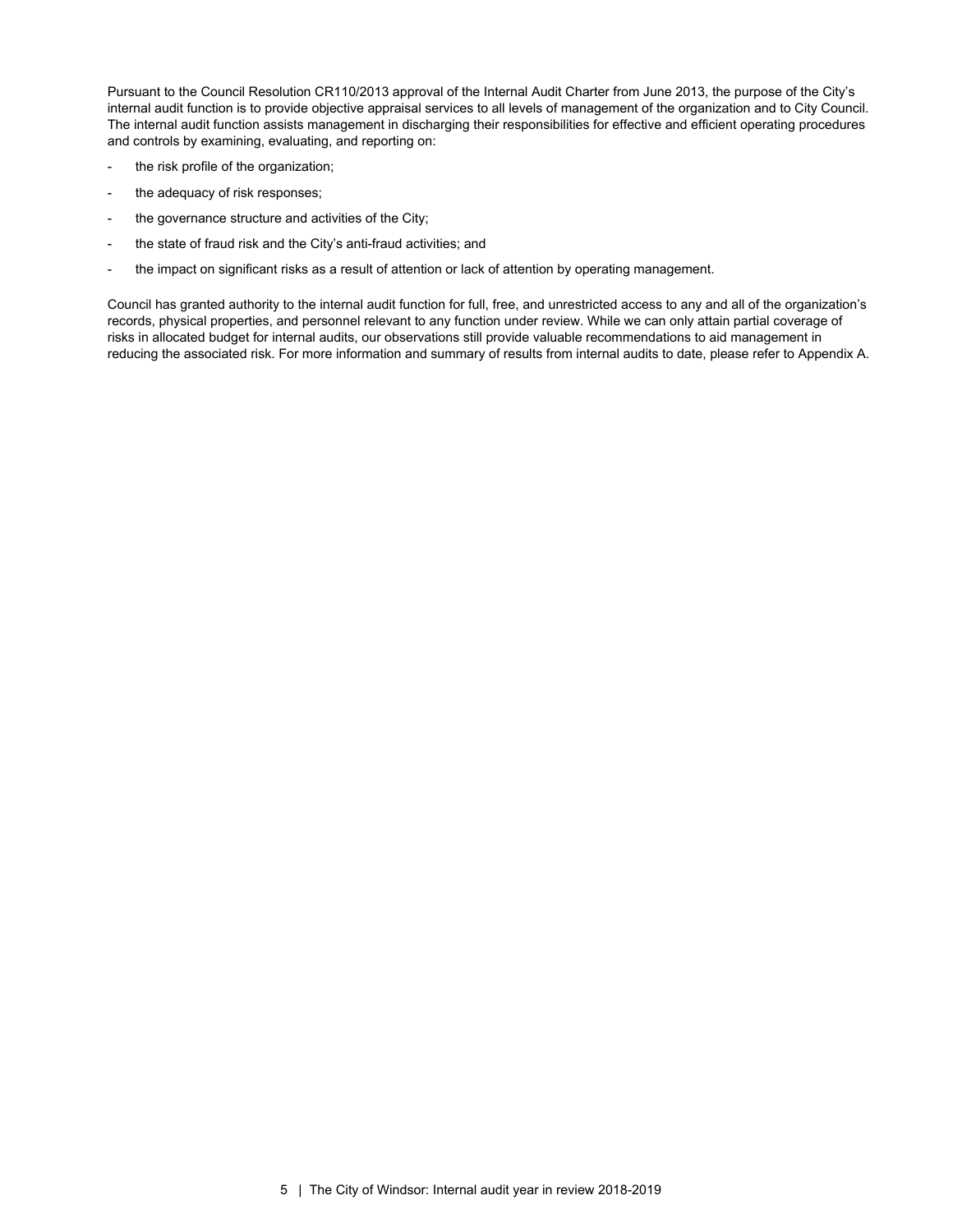### <span id="page-6-0"></span>3. Audit strategy, oversight and management support activities

An overall internal audit strategy for the City was determined in light of the business strategy as well as the current controls maturity, the overall inherent risks, the ranking of the risks, the perceived adequacy of controls and any control initiatives underway. Internal audit's long term mandate and annual plan were developed with the input of Council members and management and were originally approved by the Council on June 17, 2013. The rolling three year internal audit plan and internal audit's risk perspective have been updated at least annually since then.

In developing and updating our plan, consideration was given to the nature of the risk and the ability of internal audit to add value beyond work that is already being performed by management. Our experienced internal audit professionals have prior experience in municipal government and the public sector with relevant certifications, having earned CIA and CISA designations, and actively participating in the Institute of Internal Auditors (IIA) roundtables and conferences. Among the core internal audit team, the following is a listing of the certifications and designations:

- **Chartered Professional Accountants;**
- Certified Internal Auditors:
- Certified Internal Controls Auditor;
- Certified in Control Self Assessments;
- Certified Information Systems Auditor;
- Certified in Risk Management Assurance;
- Certified in the Governance of Enterprise Information Technology; and
- Certified Information Privacy Manager.

#### **Projects and the use of subject matter specialists**

The following table summarizes the internal audits that were conducted and whether there was a use of PwC subject matter specialists (SMS):

| <b>Internal audit activity</b>                                                                | <b>SMS</b> | <b>Details</b>                                                                                                                                                                                                |
|-----------------------------------------------------------------------------------------------|------------|---------------------------------------------------------------------------------------------------------------------------------------------------------------------------------------------------------------|
| <b>Facilities Operations</b>                                                                  |            | Our Data Assurance Professional was leveraged to assist within the<br>facilities operations to share stories the data could tell.                                                                             |
| <b>Pursuit of Grant Funding</b>                                                               |            | Our Grant and incentives team provided insights on good practices,<br>optimization of funding and grant management operations.                                                                                |
| Social Media Strategy Assessment                                                              |            | A Digital Consultant and Social Media Professional was brought on the<br>team to assist with the assessment and provided perspectives on the<br>global digital landscape and practical resolution approaches. |
| Legislative Emergency<br>Management/Planning                                                  | ✓          | Our Business Continuity Planning and Disaster Recovery Team was<br>leveraged to determine scope and identify potential recommendations<br>presented as part of the final report.                              |
| <b>Windsor Essex Community Housing</b><br>Corporation - Asset Management Housing<br>Portfolio |            | Our Asset Management Specialist was deployed on this project to provide<br>insights on good practices across other municipalities and also assisted in<br>identifying potential recommendations.              |
| Life Cycle Costing and Asset Planning<br>Methodology                                          |            |                                                                                                                                                                                                               |

In order to achieve the above-mentioned internal audit mandate and strategy, as well as to avoid potential project management issues, PwC's internal audit team implemented the following items as a foundation to all of the deliverables: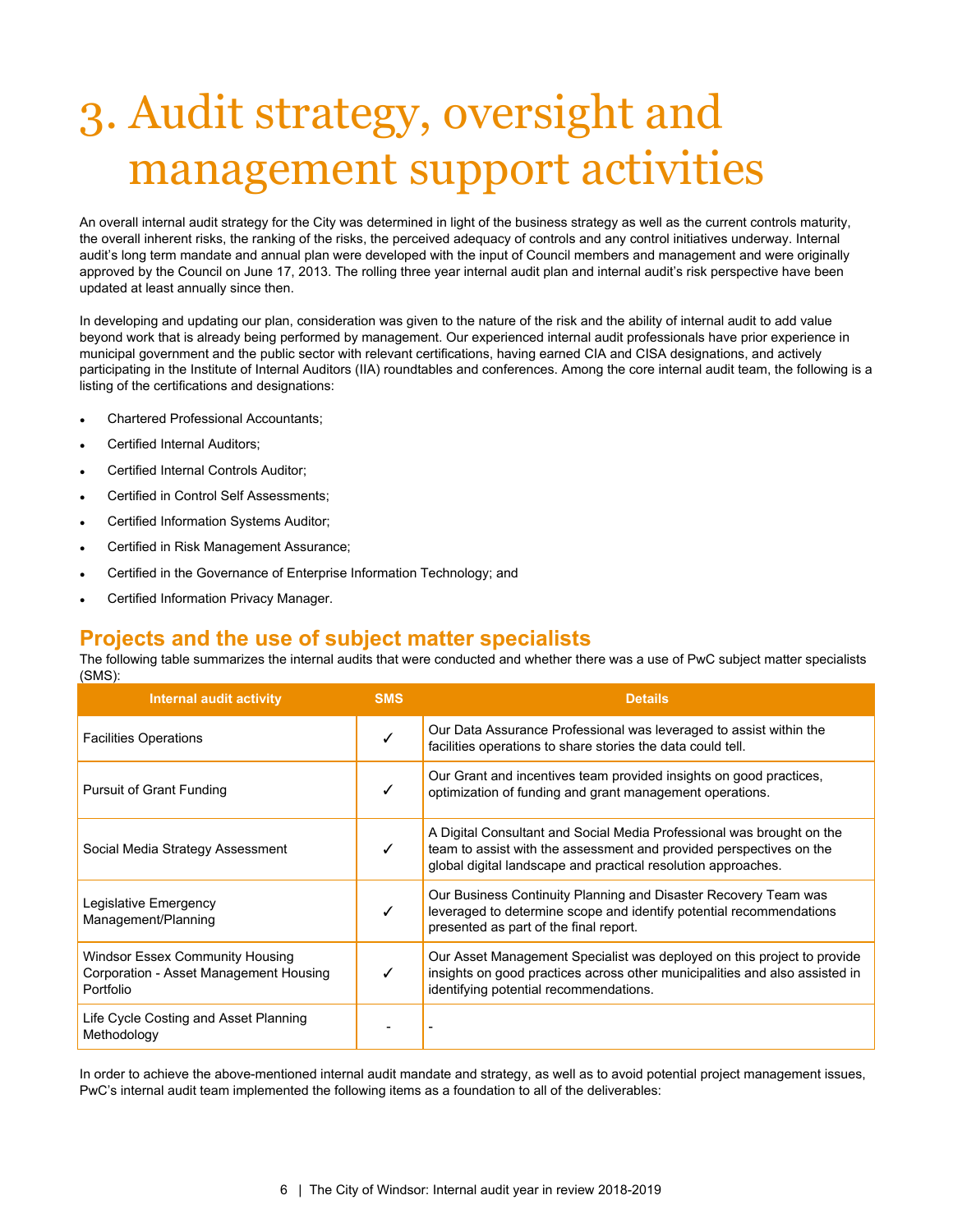- Open communication with City administration to ensure all deliverables meet or exceed quality expectations and agree on timelines and scope of work;
- Utilized nineteen (19) team members including four (4) subject matter experts, fifteen (15) core team members from different PwC offices in addition to our Global Service Delivery Team and documentation team enabling the utilization of best suited skill sets and logistical access for the execution of the Internal Audits.
- Team members engaged for City Internal Audits were resourced from different offices including Windsor, Kitchener/Waterloo, London, Toronto, Calgary, and Ottawa as well as our, Global Service Delivery centre.
- Ensure clarity of tasks amongst the internal audit team members;
- Accurate estimation of efforts during planning and scoping;
- Monitor efforts during planning and scoping;
- Provide status updates in a timely manner to ensure the City is aware of project progress or impediments to project;
- Clearly define and seek the City's feedback in a timely manner to ensure the City is aware of project progress or impediments to review in all scope memorandum;
- Clearly define all applicable roles in projects at the planning stage; and
- Worked with the PwC global service delivery teams to utilize the available pool of resources to assist in preparation of planning material, efficient execution of testing where possible, and to facilitate project deliverables such as status summary and audit reports are as per PwC branding standards.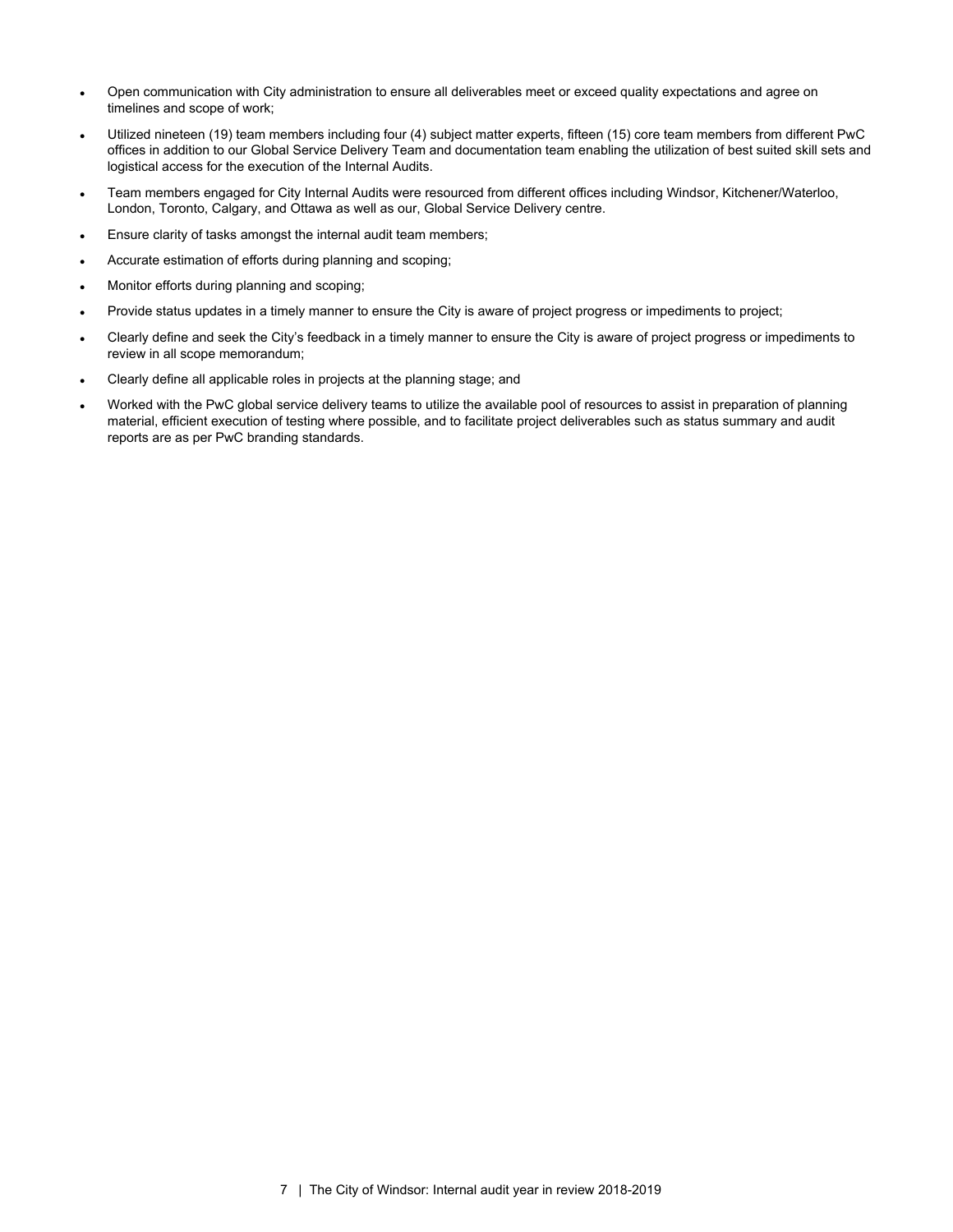# <span id="page-8-0"></span>4. Summary of findings follow-up activity for the year

Each internal audit finding identified was rated in accordance with the approved rating guideline described in the Internal Audit Communication Plan. Since our last YIR report we have issued one report where we followed up on management's resolution of all action plans which were either (1) resolved or (2) were being addressed during the period of June 1 through December 31, 2019. In our report as at December 31, 2018 there were a total of 38 findings to be resolved by management off which 9 were noted as being past the originally planned due date:

| <b>Opening (May</b><br>31, 2018) | <b>Added</b><br>(Dec 31, 2018) | <b>Closed</b> | <b>Outstanding</b><br>as of Last<br><b>Report (Dec)</b><br>31, 2018 | Open as<br><b>Planned at</b><br>Dec. 31, 2018 | <b>Past Due with</b><br><b>Retargets at</b><br>Dec. 31, 2018 | <b>Expected to</b><br><b>Be Resolved</b><br>by December<br>31, 2019 |
|----------------------------------|--------------------------------|---------------|---------------------------------------------------------------------|-----------------------------------------------|--------------------------------------------------------------|---------------------------------------------------------------------|
| 30                               | 40                             | 32            | 38                                                                  | 29                                            |                                                              | 35                                                                  |

As of June 30, 2019 the number of findings being tracked is as follows:

| <b>Outstanding as</b><br>of Last Report<br>(Dec 31, 2018) | <b>Additional</b><br>findings<br>raised to June<br>30.2019 | <b>Findings</b><br>under<br>resolution | <b>Expected to</b><br>be resolved<br>by Dec 31.<br>2019 | <b>Forecasted of</b><br>findings to be<br>resolved later<br>than 2019 |
|-----------------------------------------------------------|------------------------------------------------------------|----------------------------------------|---------------------------------------------------------|-----------------------------------------------------------------------|
| 38                                                        |                                                            | 47                                     | 42                                                      |                                                                       |

Below is an overview of the current status of the findings that are currently open for only internal audit reports issued and the findings open at the time of outsourcing the internal audit function:

| <b>Audit Year</b>                     | <b>Deliverable Count</b> | # of findings<br>raised (as of June<br>30, 2019 | # of findings<br>yet to close | % Closed as of<br>December 31.<br>2018 |
|---------------------------------------|--------------------------|-------------------------------------------------|-------------------------------|----------------------------------------|
| 2019                                  | 6                        | 23                                              | 22                            | 4%                                     |
| 2018                                  | 9                        | 31                                              | 18                            | 42%                                    |
| 2017                                  | 9                        | 32                                              | $\overline{4}$                | 88%                                    |
| 2016                                  | 10                       | 48                                              | 1                             | 98%                                    |
| 2015                                  | 10                       | 53                                              | 2                             | 96%                                    |
| 2014                                  | 11                       | 49                                              | 0                             | 100%                                   |
| <b>Total IA</b><br><b>Deliverable</b> | 55                       | 236                                             | 47                            | 80%                                    |

During the course of the year, PwC has advised senior management on key risks and appropriate recommendations to respond to key risks. Management has agreed with the majority of the findings and recommendations raised by internal audit.

Of the 55 deliverables where findings were raised, 45 were raised by planned/scheduled internal audit projects while 10 were raised by ad-hoc or special projects.

Please refer to Appendix A for more detail regarding the number of findings, area/department, and their status.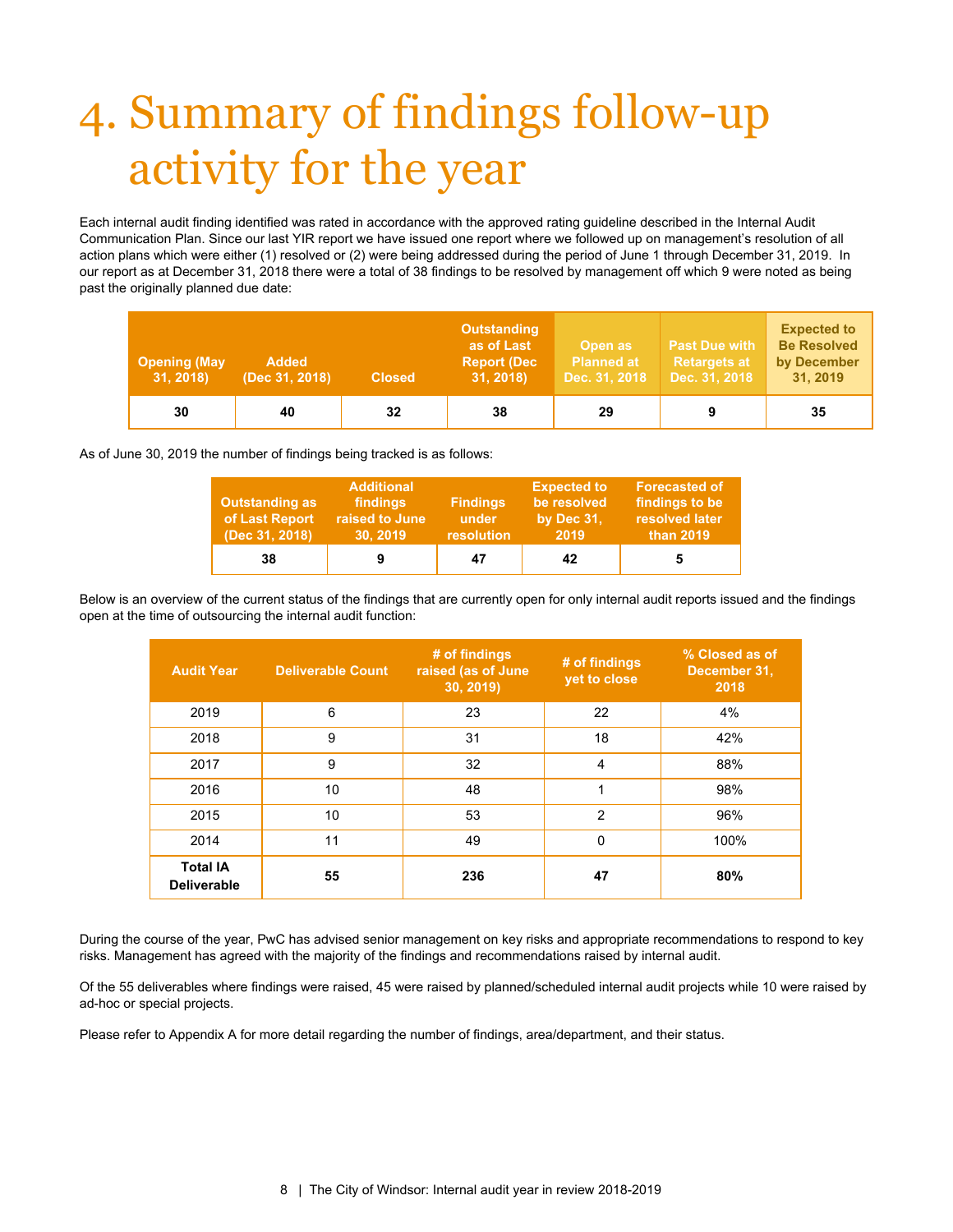The following chart depicts the total findings and consideration for improvements raised by PwC since the beginning of its contracted term in April 2013 until June 30, 2019.



Total Observations Raised (April, 2014 to June, 2019)

During the year, key findings were closed pertaining to Self Assessment Mechanism covered within the Enterprise Governance Report, Due Diligence & Contractor Screening Procedures covered within the Fraud Risk Management Report and Monitoring of Supplier Issues and Risks covered within the Service Provider and Outsourced Services Governance and Management Report. The following is a brief overview of the key findings:

- 1) Internal Audit identified that the council did not have a self assessment mechanism in place to monitor their performance and to enhance mechanisms for governance. As part of the management action plan validation exercise it was validated that the management has created a Self Assessment checklist (mechanism) which was approved by the Council and has been circulated to all Councillors so they can provide feedback and raise any concerns.
- 2) Internal Audit noted as part of the review of fraud risk management pertaining to due diligence and contractor screening procedures that a background check should be created and implemented which is reflective of the wide range of goods and services procured by the City and the varying degrees of scrutiny that should be applied. Internal Audit validated the management action to address the findings and noted that the Vendor Relationship Management (VRM) Summary had been developed and implemented which includes standard operating procedures and governance structures to manage vendor relationships, evaluation of vendor performance and also cost reduction and maximization of efficiency. Further the City has amended the purchasing by law 146-2018 with regards to employee conflict of interest to clearly articulate the requirement that any City Employee who may have an ongoing actual or perceived Conflict of interest, which would generally not have any impact on the procurement process or the potential Contract, shall disclose the actual or perceived Conflict of interest to the City Solicitor only once, unless circumstances change. This has allowed management to clarify the requirements of disclosures.
- 3) As part of the service provider and outsourced services governance and management audit, it was noted that there is a need to develop a procedure around the use of the VMS in accordance with the Purchasing By-Law 93-2012. Increased compliance to the use of the VMS will enable the departments to identify and track performance. The finding has been noted as closed subsequent to a review of the Vendor Relationship Management Summary (VRM) which is designed to establish a formal standard operating procedures and governance structures to evaluate Vendor performance in accordance with value based goals and objectives along with Contract specific criteria intended to drive compliance with project requisites, etc.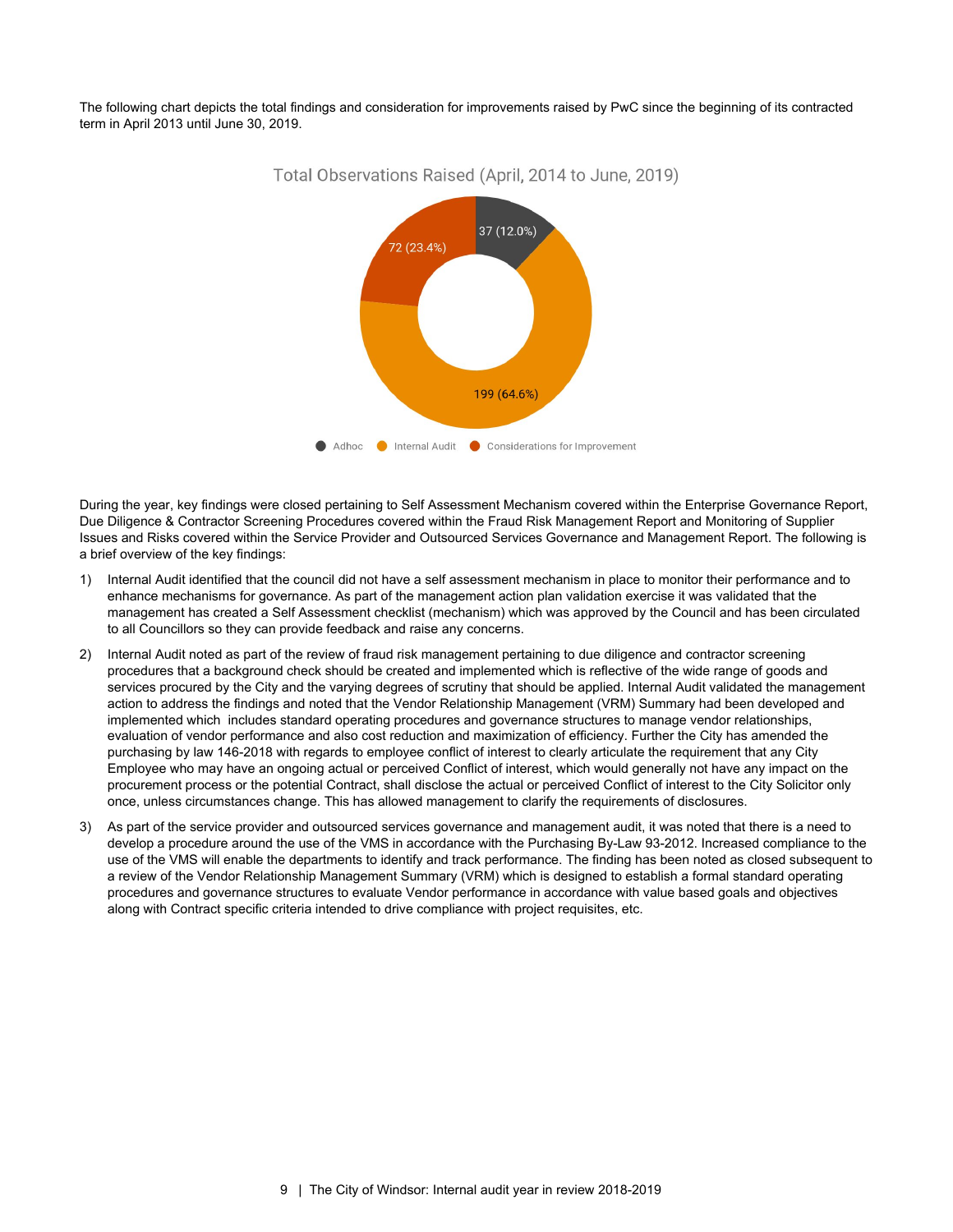# <span id="page-10-0"></span>5. Additional PwC services available to management to address audit findings

Changes in today's business environment and the associated risks are only accelerating. Examples of scenarios where Internal Audit can assist the City in managing risks (where traditionally external auditors or forensic/specialist auditors would not directly be involved) include but are not limited to:

- Use data to manage risks more effectively
- Control risks associated with commercial contractual relationships
- Protect digital information and meet privacy requirements
- Better manage third party partnerships
- Optimize performance and seize opportunities through better risk management
- Gain competitive advantage by using new technologies
- Ensure that City's transformation program investments are protected and benefits are realized
- Build confidence in City's systems and processes

The above mentioned additional services are designed to help you respond effectively and execute robust, confident decisions that build resilience and support growth.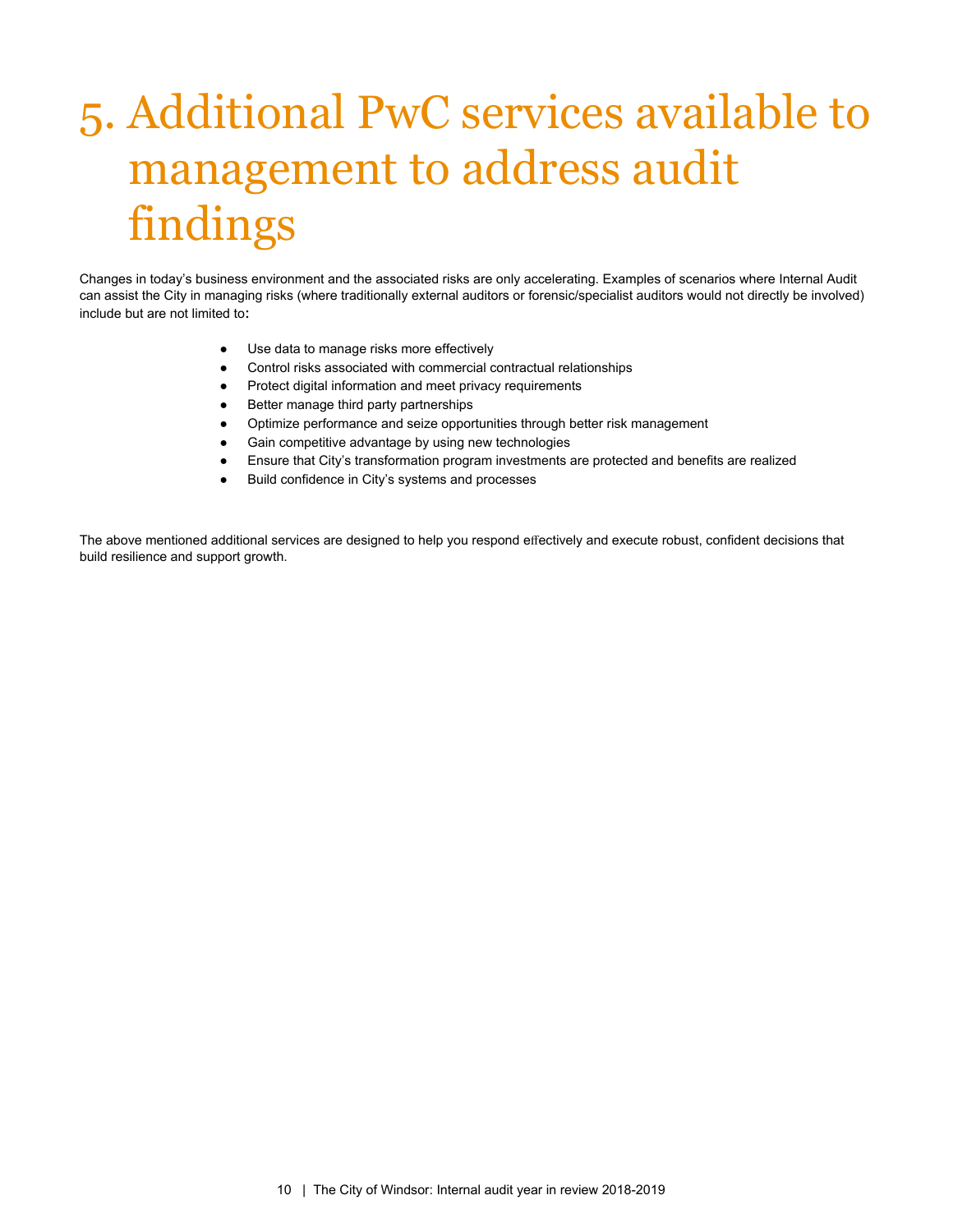# <span id="page-11-0"></span>6. Fraud reporting

As part of the internal audit function, we play a role in fraud investigation and reporting. Pursuant to our mandate,

"Assist in the investigation of significant suspected fraudulent activities within the organization and notify both management and the *Executive Committee of the Council of the results."*

During the period, we received one alleged fraud complaint through City's Concerned Citizen and Employee Hotline. Details are as follows:

This complaint included following four allegations:

- Allegation #1: The form/content/scope of solicitation documents such as RFT, RFP, Bid Requests from initial development are drafted in a way to direct the work to specific parties.
- Allegation #2: Specific project allegations where supply of material to contractors by the City was provided for free to selected contractors who then
	- Used it on jobs for which the supply was not intended for, and/or
	- Charge the materials back to the City.
- Allegation #3: Some contractors (general and subcontractors) are not bonded and/or general contractors are using subcontractor bonding when they have none.
- Allegation #4: A contract was awarded to a contractor due to a personal relationship between the contractor's subcontractor and the Manager of the department which issued the tender.

We completed our investigation and noted the following:

Allegation #1: We detected no evidence to support the allegation that participants in the procurement process intentionally circumvented a control to direct work to a specific bidder for the alleged tenders. Internal Auditors suggest one recommendation to improve transparency when the scope of a project is changed. Please refer finding #1 of the Hotline Investigation Report-NTS-002-NOV-2018

Allegation #2: We detected no evidence to support that contractors are accessing the materials without implied authorization, or charging the material back to the City. In addition, the Inventory Audit completed by Internal Auditors in 2017 provided comfort over the physical security over inventory. However, in our follow up procedures, we could not conclude whether inventory in excess was provided due to absence of tracking information for the alleged materials. Please refer to finding #2 of the Hotline Investigation Report-NTS-002-NOV-2018.

Allegation #3: We detected no evidence to support that general contractors are not bonded and/or general contractors are using subcontractor bonding for the alleged tenders.

Allegation #4: We detected no evidence to support that contract was awarded to a contractor due to a personal relationship between the contractor's subcontractor and the Manager of the department which issued the tender for the alleged tender; however, we relied upon City control structures which cannot prohibit or guarantee detection of the existence of such a relationship.

In addition, during the past year management implemented a recommendation on " Fraud Risk Management" pertaining to due diligence and contractor screening procedures. Please refer to section 4 for summary of finding closure.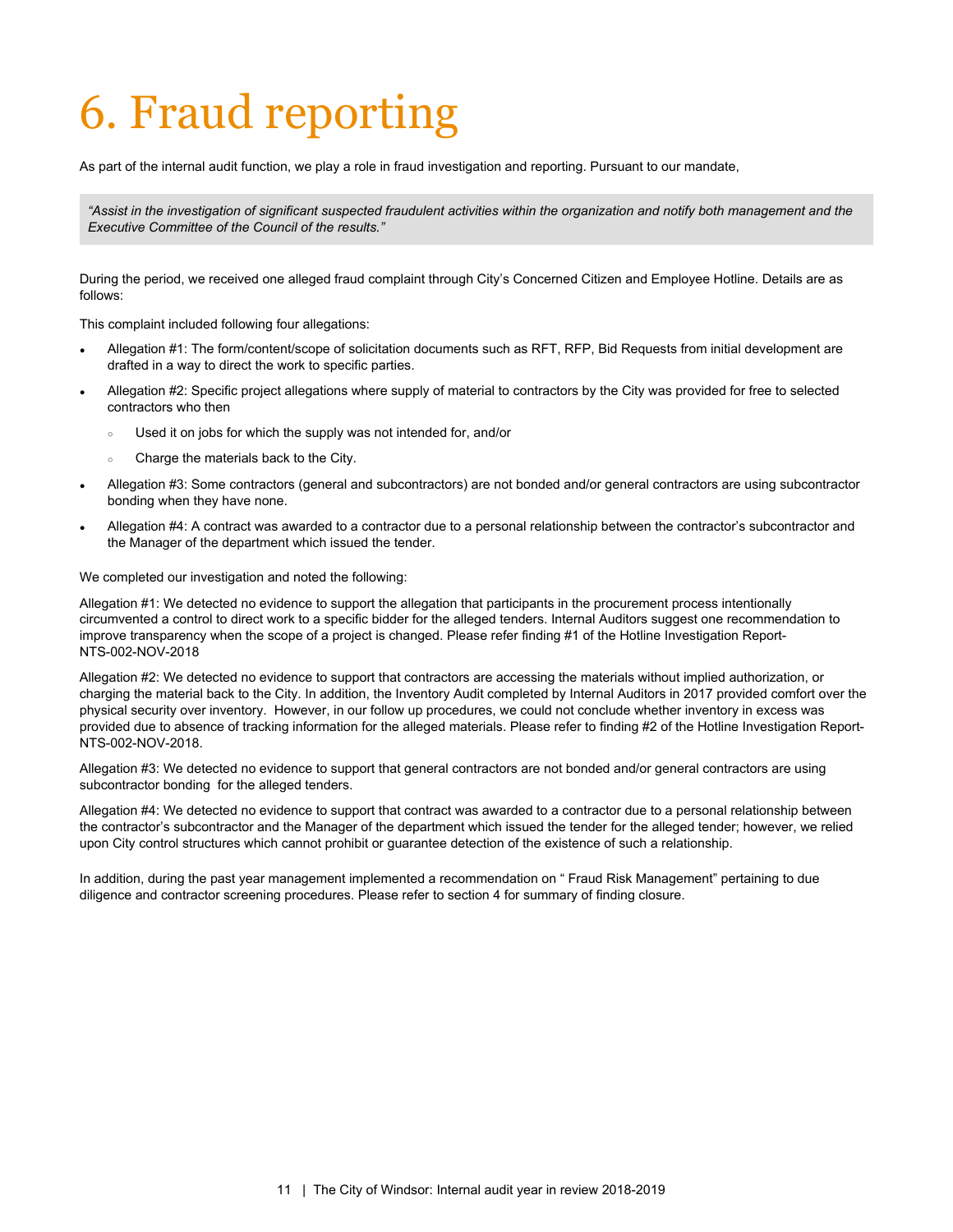# <span id="page-12-0"></span>7. Summary of hotline activity for the year

Below is a listing of the total calls, emails and letters since our last year in review report (as of June 30, 2019):

| Total no. of<br><b>correspondence</b><br>received | No. of hang<br><b>ups</b> | No. of handoffs to<br>management | No. of items<br>investigated |
|---------------------------------------------------|---------------------------|----------------------------------|------------------------------|
| 50                                                |                           |                                  |                              |

Our modes for communication are unchanged from the prior year: phone, email or letter. Please note that our method for handling SPAM emails was altered following June 30, 2015, thus resulting in what appears to be a significant drop off in notifications. The total number of SPAM emails during 2018-19 was 117.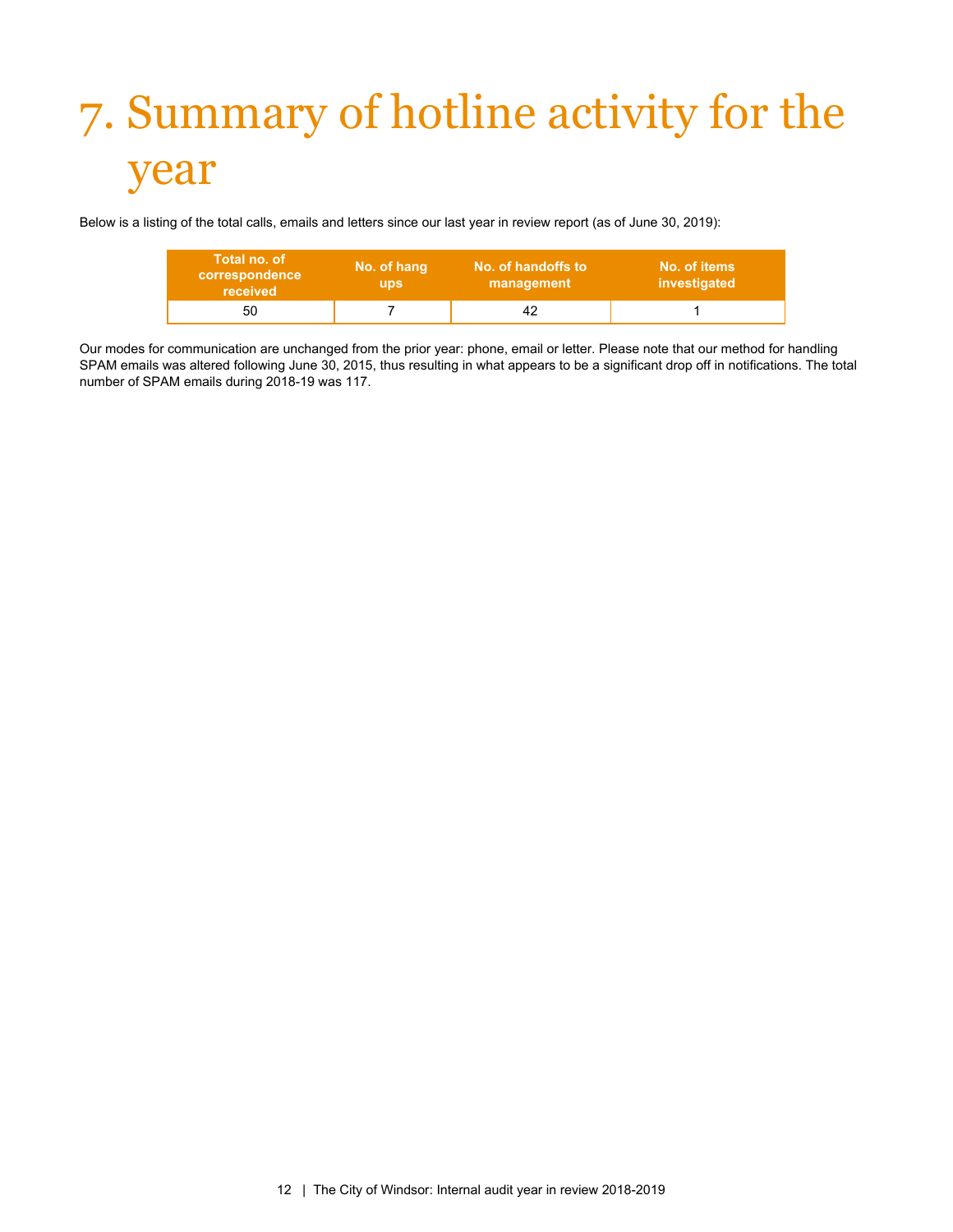# <span id="page-13-0"></span>8. Summary of how IA met or exceeded Key Performance Indicators

Internal audit manages their projects with an organized and structured approach which begins with mobilizing a team of qualified staff which work collaboratively with the City's departments and staff through an internal audit liaison. The internal audit maintains continuous and regular communication with the City's liaison, to ensure deadlines are understood and expectations are met.

For individual projects, internal audit begins by distributing an internal audit notification to the liaison with the City to confirm the planned activities, the timelines and the identification of project sponsors. Following the internal audit notification, the liaison typically coordinates an initial planning discussion between the internal audit manager and the project sponsor identified. The discussion with the project sponsor assists in defining the business and control objectives while also confirming the timelines and other key participants that will be involved in the project. The internal audit team obtains preliminary understanding of the areas under review and initiates drafting the project scoping memo. This memo is eventually approved by the project sponsor and includes a summary of the review areas and control objectives relevant to the project.

This ongoing communication and coordination between internal audit and the project sponsor to agree on scope as well as project expectations and timelines, ensures that reasonable timelines are communicated and approved prior to commencing the audit fieldwork. Further, no scope change occurred in the year except for the deferral of HR project to the next year to accommodate a Hotline Complaint Investigation.

Respective participants of the departments/ABCs audited met with the PwC internal audit team within one week of the completion of our internal audit fieldwork to validate our understanding and findings, and provided a defined management action plan within three weeks (*four weeks for 2017-18*) of receiving the draft internal audit report.

To measure our performance we report on the following KPIs:

- 1. Management support initiatives: one (assistance with investigation of hotline complaint)
- 2. Fees planned versus billed: \$300,000/\$300,000
- 3. Hours planned versus incurred: 2,150/2,676
- 4. Client satisfaction target versus attained: 8.4 (Target 7)
- 5. The following chart depicts the time taken in days on average for each phase of the Internal Audit Projects performed on a year on year basis and below the chart a table also details the target days for each phase.



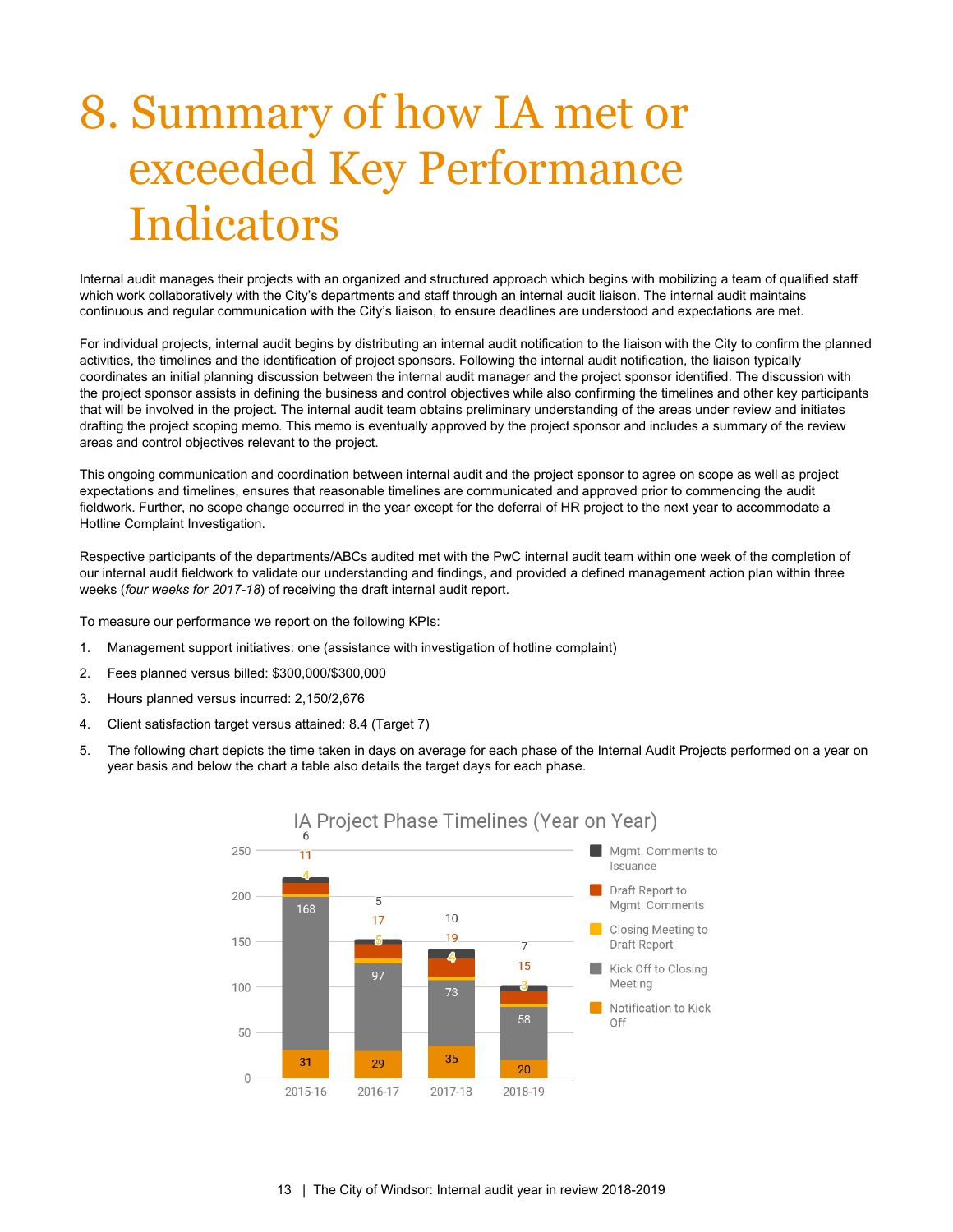|             | Notification to Kick | <b>Kick Off to Closing</b>           | <b>Closing Meeting to</b> | Draft Report to       | <b>Mgmt. Comments</b> |
|-------------|----------------------|--------------------------------------|---------------------------|-----------------------|-----------------------|
|             | Off                  | <b>Meeting</b>                       | <b>Draft Report</b>       | <b>Mgmt. Comments</b> | to Issuance           |
| Target Days | 20                   | not set - varies<br>based on project |                           | 15                    |                       |

Pursuant to the communication plan, PwC requests feedback from auditees one week after receipt of management comments in the form of a quality survey. The feedback is gathered anonymously and reported on a consolidated basis (total score only) to the Corporate Services Standing Committee. Following are the ratings that PwC has received over the 2018/19 internal audit year and compared with the year 2016/17 and 2017/18.

| <b>Survey question</b>                                                                                                                                                                                                            | Average<br>rating 2014<br>to 2019 | <b>Previous</b><br><b>Year rating</b> | <b>Current year</b><br>rating |
|-----------------------------------------------------------------------------------------------------------------------------------------------------------------------------------------------------------------------------------|-----------------------------------|---------------------------------------|-------------------------------|
| The City has confidence in the quality of work that PwC has performed.                                                                                                                                                            | 8.4                               | 9.1                                   | 8.1                           |
| During the project, the PwC team engaged us (key project participants including the<br>project sponsor) in a meaningful conversation about our business that may have<br>included new ideas about your own business or situation. | 8.4                               | 8.6                                   | 8.5                           |
| During the project, the PwC team was approachable, responsive, and developed<br>positive relationships with our team.                                                                                                             | 8.9                               | 9.2                                   | 8.7                           |
| In a way that was respectful of the City's other priorities, the PwC team efficiently<br>delivered what they said they would in the internal audit scope memo.                                                                    | 8.5                               | 9.1                                   | 8.4                           |
| The PwC team remained professional, independent, and objective in their dealings<br>with the City personnel and the project.                                                                                                      | 9.0                               | 9.5                                   | 8.6                           |
| We would recommend the PwC services to our other contacts.                                                                                                                                                                        | 8.9                               | 9.5                                   | 8.5                           |

Average customer service satisfaction scores are also depicted by chart below for the period from the first audit year 2013 - 14 to the sixth audit year ending 2018-19:



### Customer Service Satisfaction Score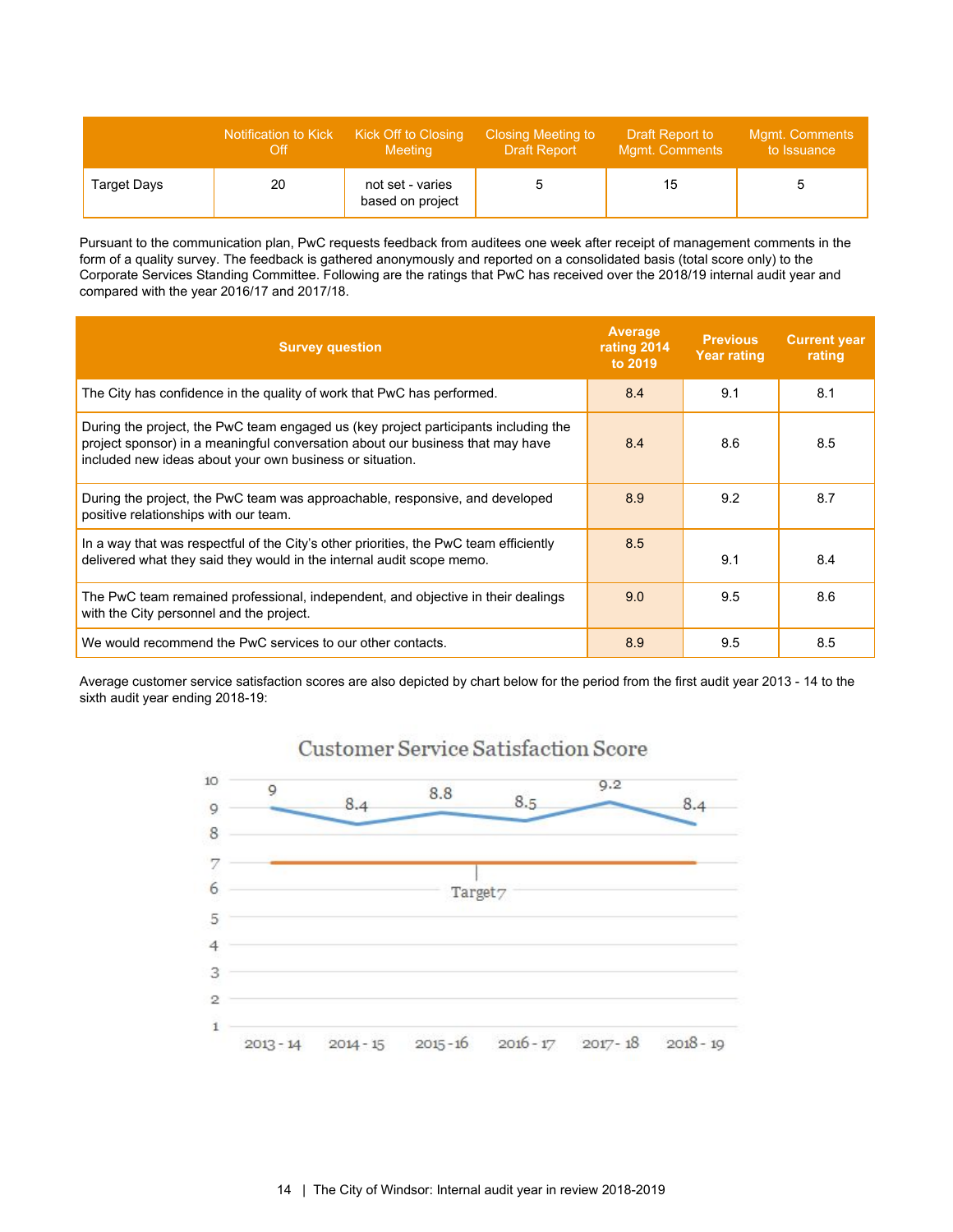# <span id="page-15-0"></span>Appendix A: Summary of results

As of June 30, 2019 our findings follow-up log includes 47 open findings which includes the additional 2 findings being presented to CSSC in September 2019. As shown below, to date we validated management's closure of a total of 199 findings of which 154 (77%) were raised in IA Reports, 6 (3%) were inherited from previous auditor and 35 (18%) were raised as part of ad-hoc support to administration.

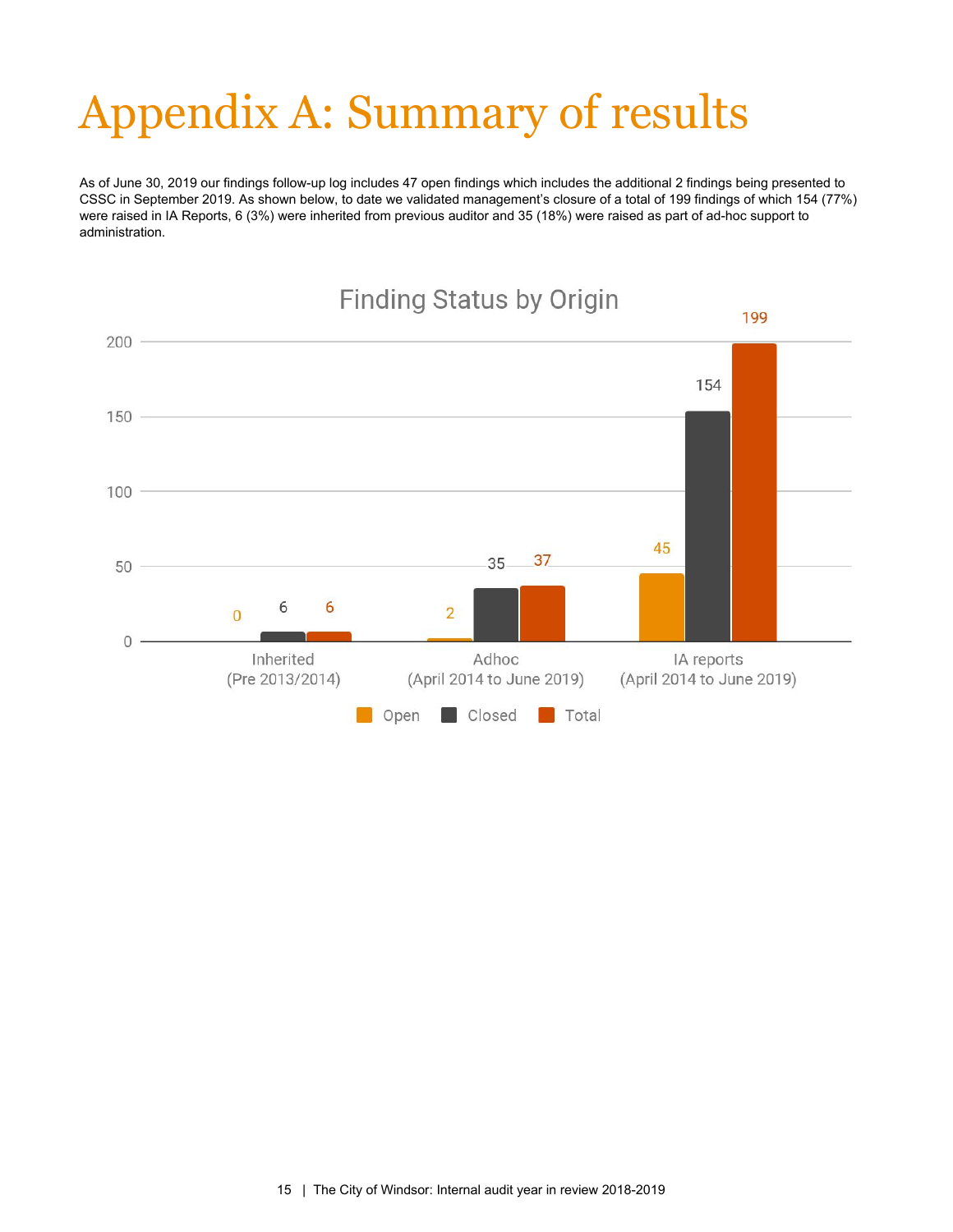#### **A.1 Findings by Agencies, Boards, Commissions (ABCs) and City Departments**

Note: The following charts depict the Internal Audit and Ad-hoc findings excluding the inherited findings.



### IA Reported Findings by Group

The following chart explains findings that are open across three rating categories (Ad-hoc findings are excluded as these are not rated):



### Open IA Reported Findings by Rating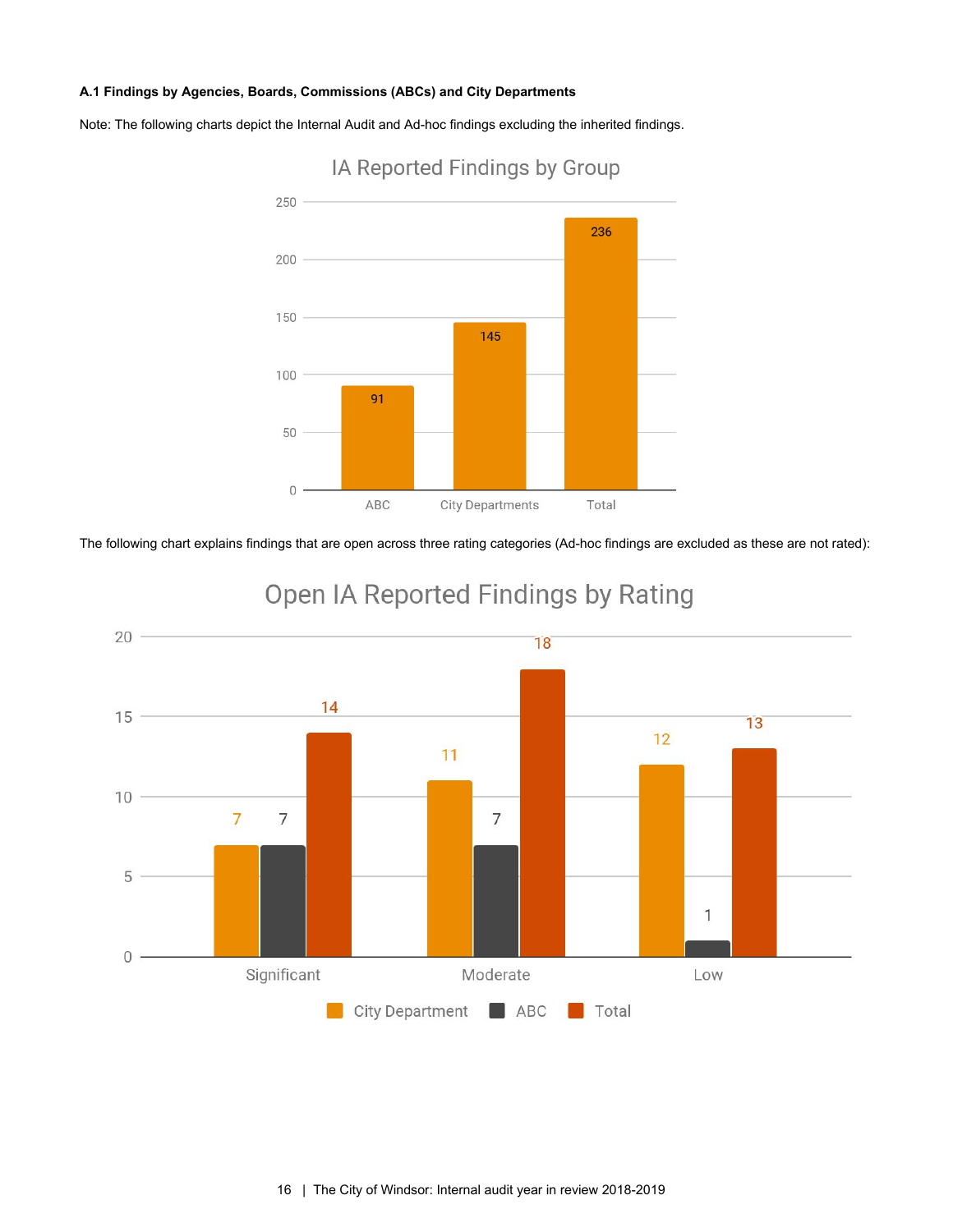Of the open 45 findings from the 45 IA reports, 14 (31%) were rated as significant, 18 (40%) as moderate and 13 (29%) rated as low.

For City Department findings, of the 30 open findings, 7 (23%) were rated as significant, 11 (37%) as moderate and 12 (40%) rated as low.



**City Department Findings by Rating & Status** 

To provide perspective based on the 199 findings from our 45 internal audit reports, please refer to the graphs below in section A.2.

#### **A.2 Agencies, Boards and Commissions Findings Status**

Note: The following charts depict the Internal Audit findings excluding the Ad Hoc and inherited findings.

For ABC findings, of the 15 open findings, 7 (46%) were rated as significant, 7 (47%) as moderate and 1 (7%) rated as low.



#### **ABC Findings by Rating & Status**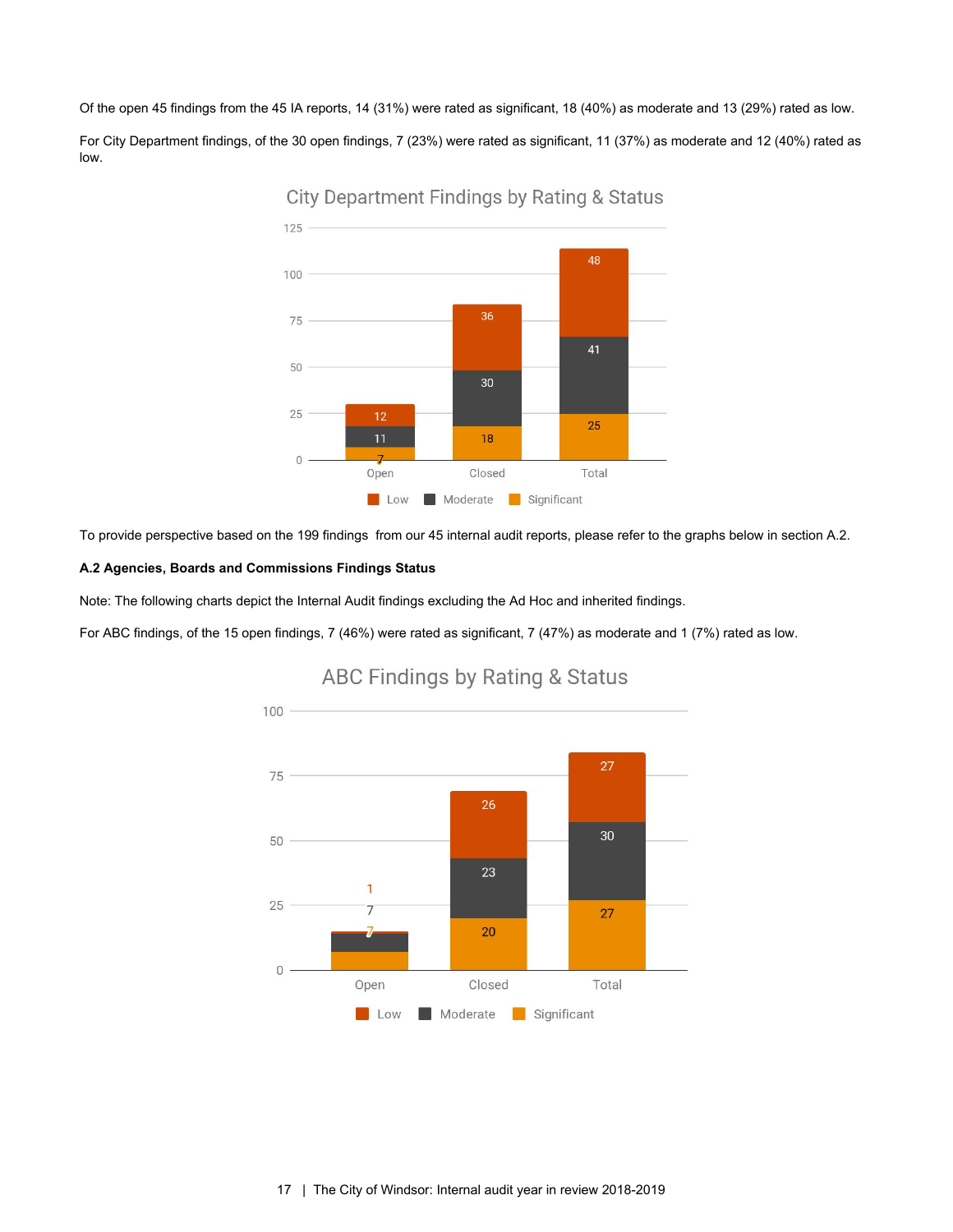

### Open Findings by ABC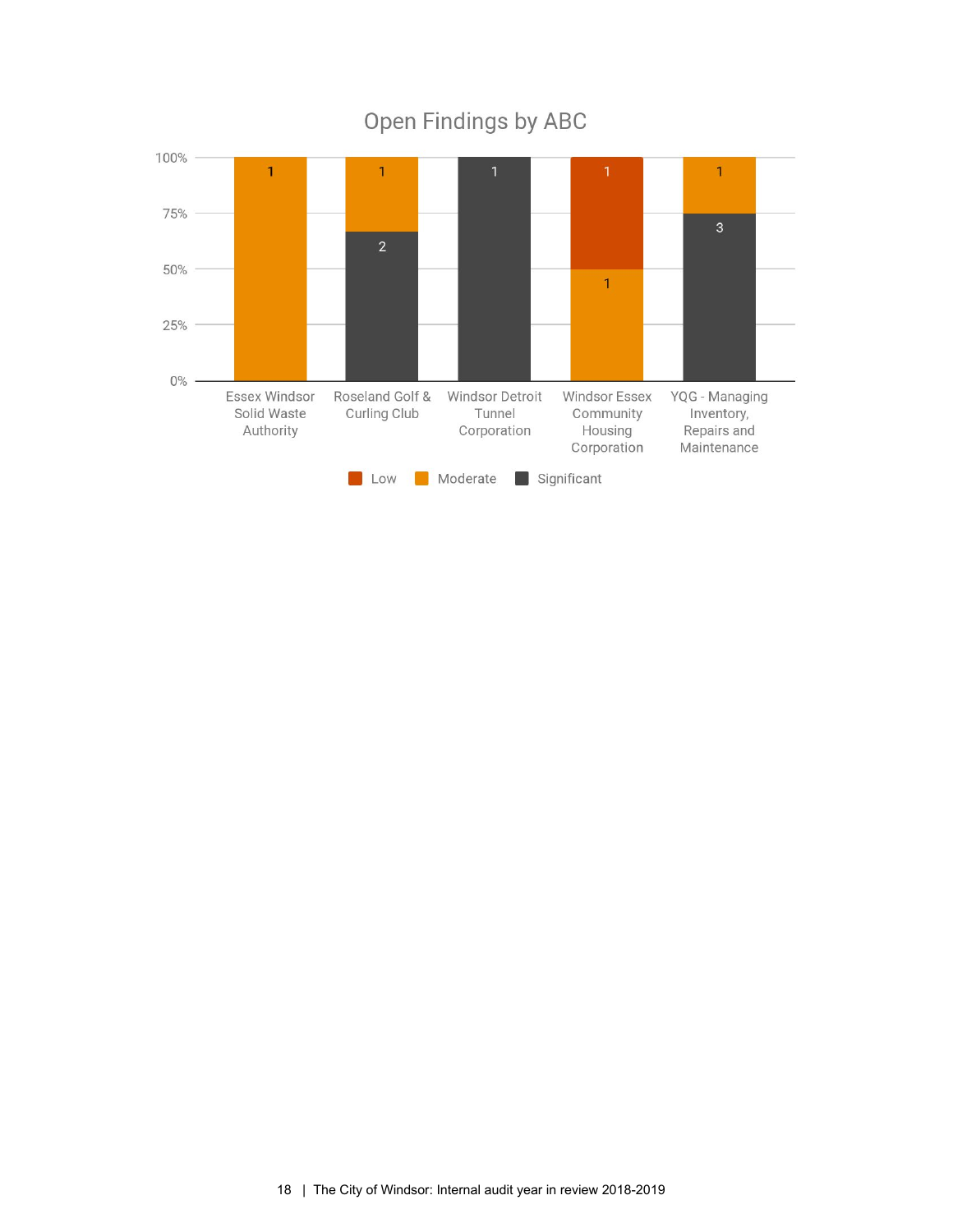#### **A.3 City Department and City Sponsor Finding Status**

Note: The following charts depict the Internal Audit findings excluding the Ad Hoc and inherited findings. Further, City Sponsor charts include the findings number for Agencies, Boards and Commissions, hence the total for City Sponsor based charts will not align with the total for City Department based charts.



### Open Findings by City Sponsor



### **City Department Findings Status by Sponsor**